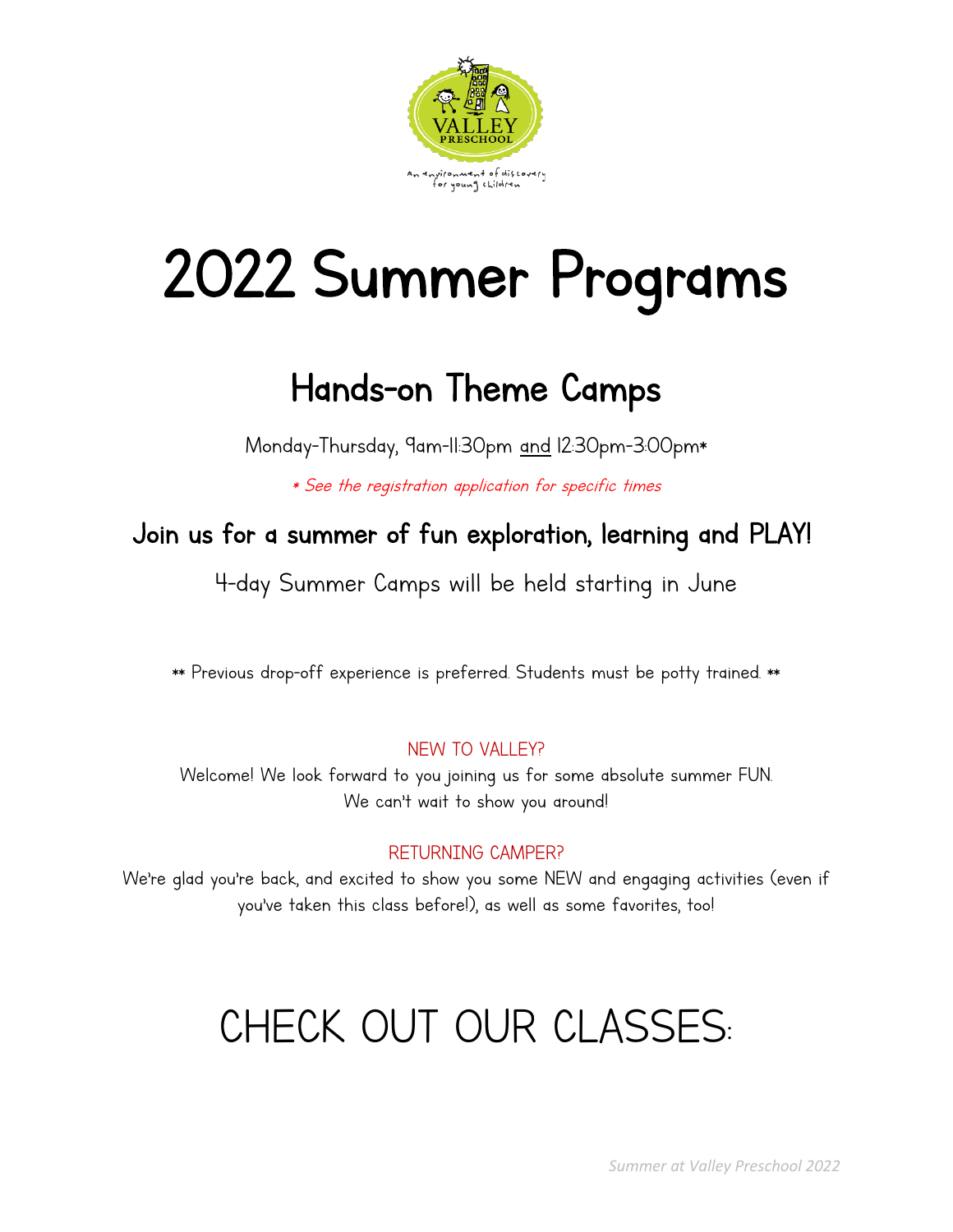

#### Lego Engineers Pre-K & K-2 June 6 - 9 \$110

Come explore the magical world of Legos with us! Most kids (and those young at heart) already know: Legos are FUN to play, construct and imagine with! In this fun, hands-on class, students will have plenty of time to create, explore and use their imaginations to design their own projects. Teachers will also guide a small, structured project each day that will require practicing step-by-step instructions. Complete the day with Lego stories, snack and outdoor time and you have a great day of Lego fun!

#### Space Camp for Kids! Pre-K & K-2 June 6 - 9 \$110

3 . . . 2 . . . I . . . BLAST OFF! In this fun class, students will learn about our fascinating galaxy by suiting up as astronauts to explore worlds beyond our reach. We will also learn about some of the pioneering engineers – women and men – who helped to make our space program what it is today. Each day we will introduce a new concept such as gravity; and our centers will be geared to help students explore the concept of the day. We will also have a story time, snack, group activity, and even outdoor play activity to support the concepts! Get ready for a totally cool class!

#### Kitchen Science! Pre-K & K-2 June 13 - 16 \$110

Do you know someone who likes creating and mixing? How about getting messy, or trying to answer questions such as: how valuable are eggs in our cookie recipes? Or is baking soda REALLY necessary? In this class we will mix and create tried-and-true recipes with new twists; examining to see just how valuable ingredients are! We'll also have fun concocting mixtures of dynamic proportions!

All experiments will be kid-friendly and safe (but extremely entertaining!). Don't miss this one. This hands-on class is sure to amaze!!

This class will feature experiments are that are PEANUT FREE.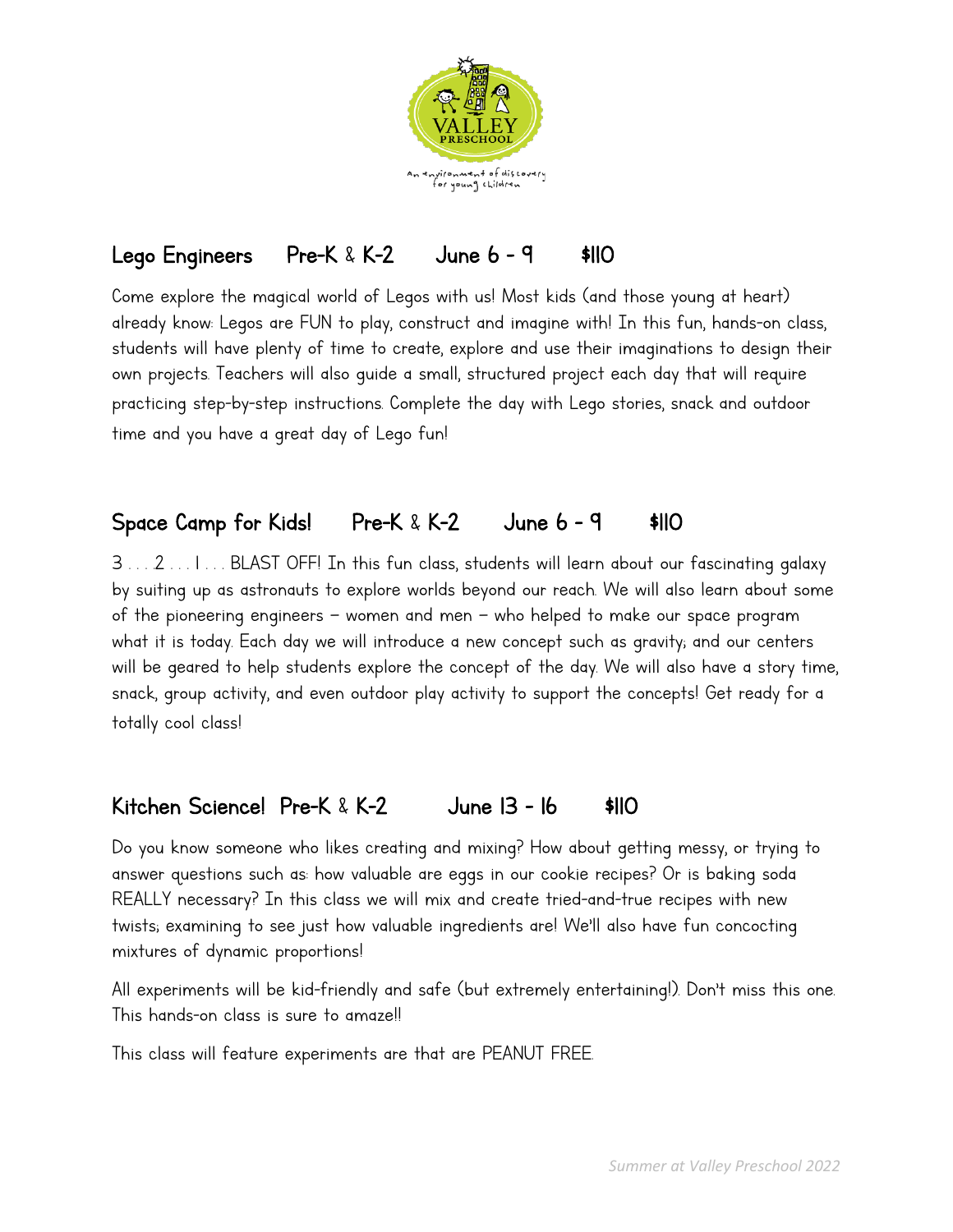

#### Young Picassos Art Camp Pre-K & K-2 June 13 - 16 \$110

Do you have a budding artist on your hands or someone who LOVES to just draw, paint, sculpt, and create? If so, then this is the class for them! Join us as we learn about a new artist each day and have fun making a new creation to bring home at the end of each class. Have fun exploring the different techniques using a variety of mediums. Kids will enjoy creating their own works of art they'll be proud of!

#### NEW for 2022: Young Authors Create! Pre-K & K-2 June 20 - 23 \$110

Get ready as we welcome in Minnesota native and children's author and illustrator, Nancy Carlson to Valley Preschool this summer as a special part of this fun class. Throughout this class, campers of all ages will enjoy listening to and creating stories of their own! Together, we will explore how an idea can start, and eventually GROW!

This camp will be divided into separate age groups. For younger campers, we will focus on story-telling, and illustrations to go with our tales. Students do NOT need to be able to write independently to participate in this class. Older students will get to opportunity to take their writing deeper…as far as they want to go!

#### NEW for 2022: Imagination Station Pre-K & K-2 June 20 - 23 \$110

Do you like to pretend? Do have a favorite character that you just LOVE, or an imaginary place you'd love to visit? If so, then this class is for YOU. Join us for this fun, hands-on class as we let our imaginations run wild! Together with our friends we'll imagine and pretend, and work together to create some really fun memories…

This class us what childhood is ALL about.